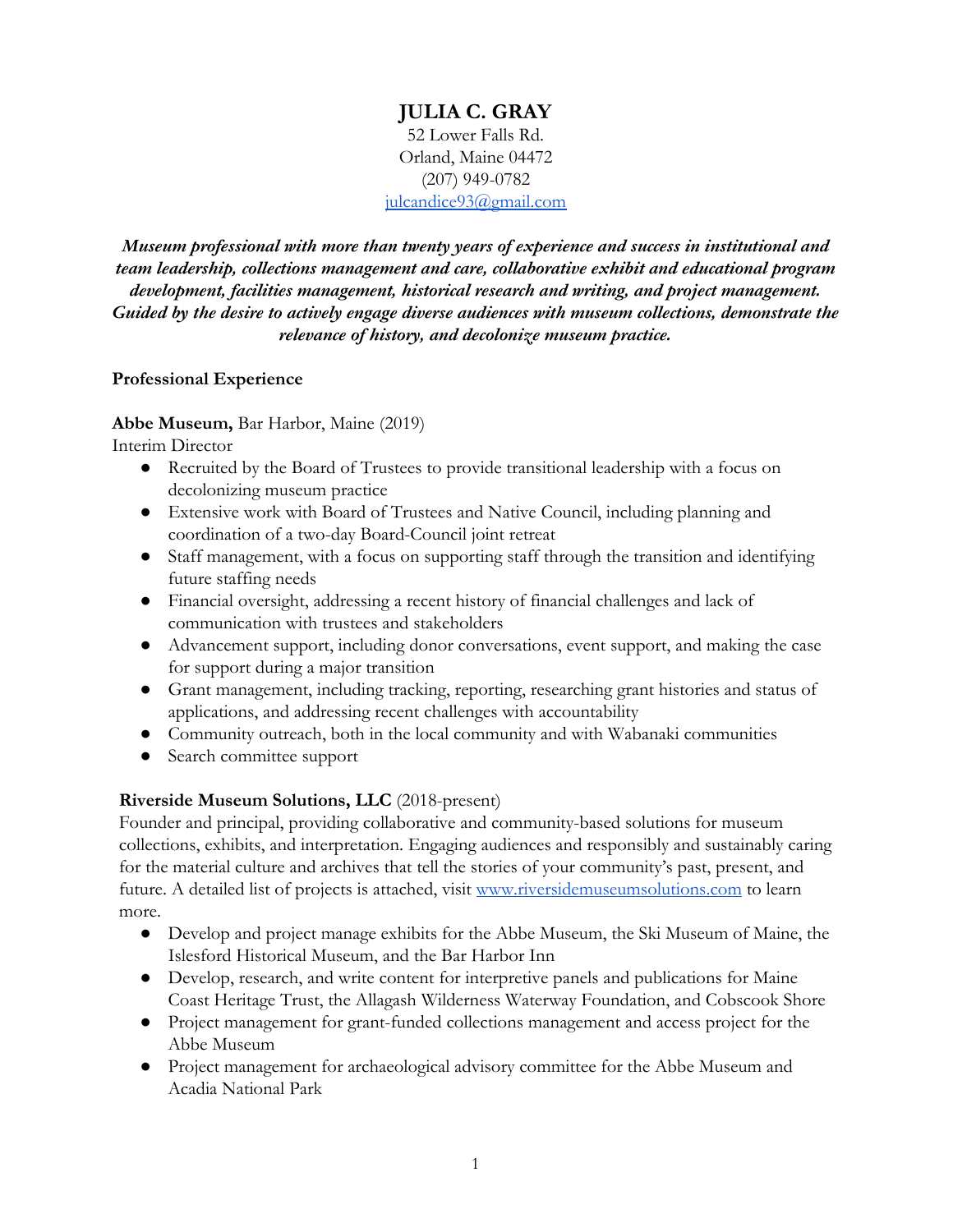52 Lower Falls Rd. | Orland, Maine 04472 | (207) 949-0782 | julcandice93@gmail.com

- Curatorial project manager, Colby College Museum of Art exhibit of Wabanaki contemporary art
- Develop educational material, including lesson plans and toolkits for the Allagash Wilderness Waterway Foundation and the Design for Diversity project.
- Facilities planning for the Jesup Memorial Library and the Southwest Harbor Historical Society
- Collections management projects for the Penobscot Nation Museum and the Bucksport Historical Society

# **Abbe Museum,** Bar Harbor, Maine (2000-2017)

Director of Collections and Research. Responsible for collections research, management and care, exhibit development and support, tribal relations, community outreach, archaeological research program, internship program, HVAC and other facilities oversight.

- Develop and/or project manage annual exhibits ranging in size from 500-2,000 sq feet and budgets from \$2,000 to \$50,000, including frequent collaboration with guest curators, exhibit designers, and exhibit fabricators.
- Collections management and care of a collection of approximately 25,000 pieces, including archaeological artifacts, historic Wabanaki art, craft and utilitarian objects, contemporary Wabanaki art and craft.
- Develop and manage departmental budgets for collections, exhibits, and facilities, and develop institutional operating budget as member of leadership team
- Leadership team member for the development of the 2015 Strategic Plan (<https://abbemuseum.wordpress.com/>)
- Oversee outgoing loans to museums including the Portland Museum of Art, the Maine Historical Society, the Hudson Museum, and the Farnsworth Museum of Art
- Oversee incoming loans for exhibits from museums including the National Museum of the American Indian, the American Museum of Natural History, the University of Pennsylvania Museum, and the Canadian Museum of Civilization.
- Write and receive grants for collections care, collections access, exhibits and facilities, including Maine Community Foundation, Maine State Archives, the National Endowment for the Humanities, the National Park Service (National NAGPRA), and the Institute of Museum & Library Services, totalling more than \$750,000.
- Organize and oversee annual archaeological field school at sites across Maine, with a focus on the Mount Desert Island region.
- Oversee HVAC evaluation and implementation projects to significantly improve the operation, financial sustainability, and efficiency of building systems, funded by approximately \$300,000 in grants from the NEH, [https://www.neh.gov/divisions/preservation/featured-project/greening-maines-abbe-muse](https://www.neh.gov/divisions/preservation/featured-project/greening-maines-abbe-museum) [um](https://www.neh.gov/divisions/preservation/featured-project/greening-maines-abbe-museum)
- Develop lesson plans, in collaboration with museum educators, Wabanaki knowledge keepers, and Maine K-12 educators, linked to Maine Learning Results, to better meet the requirements of LD291: An Act to Require Teaching of Maine Native American History and Culture in Maine's Schools.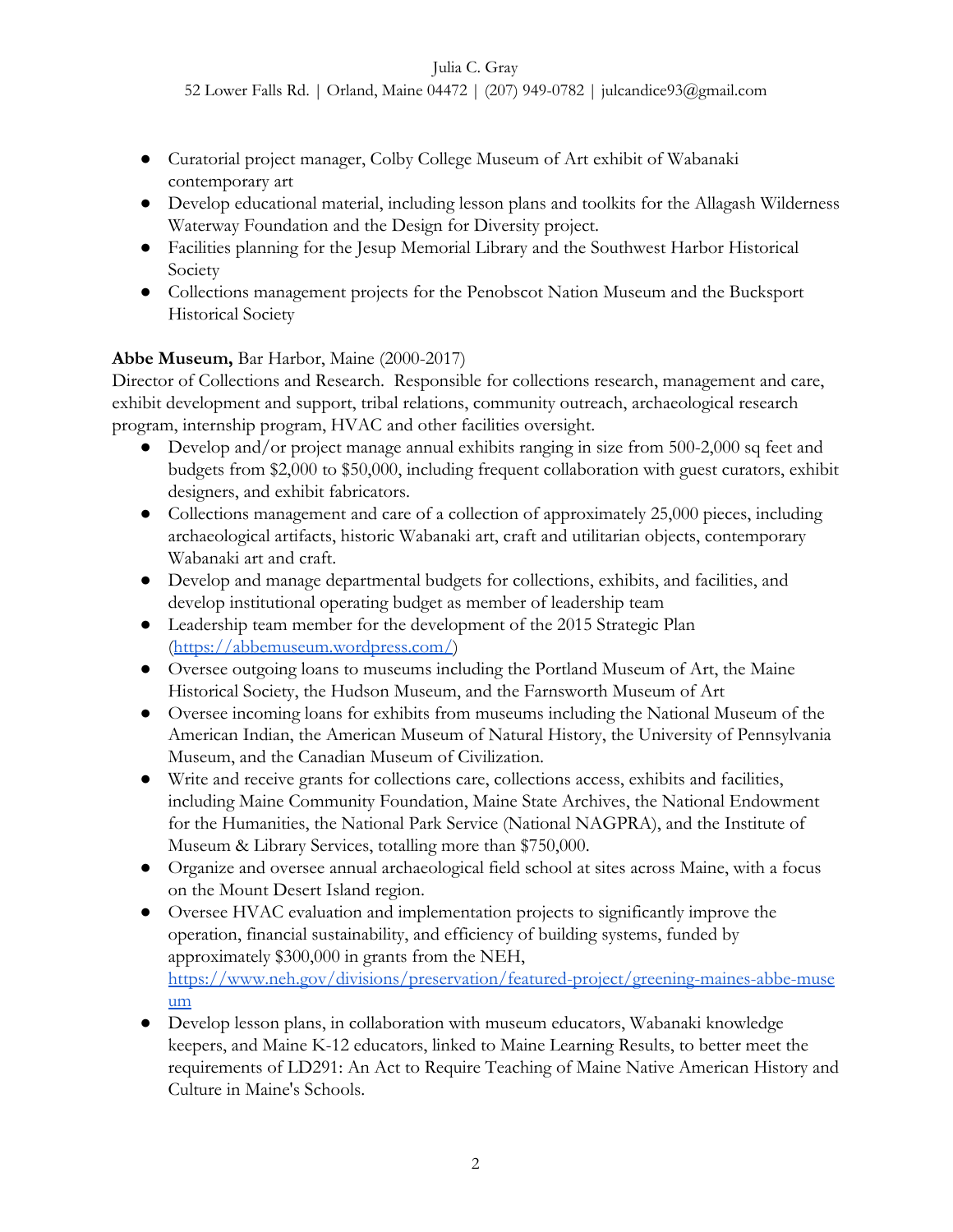52 Lower Falls Rd. | Orland, Maine 04472 | (207) 949-0782 | julcandice93@gmail.com

## **Archaeological Research Consultants, Inc.,** Ellsworth, Maine (1991-2000)

Research Assistant. Field work, data management, crew supervision, laboratory analysis, report writing, logistical support.

- Conduct fieldwork across Maine to meet the requirements of environmental impact surveys for hydroelectric projects, energy corridors, commercial developments, and subdivisions.
- Process and analyze artifacts and related data in the laboratory.
- Write reports compiling and presenting results of field work and laboratory analysis.
- Provide planning, logistical support, and supervision for field crews.

### **Peary-MacMillan Arctic Museum,** Bowdoin College, Brunswick, Maine (1996)

Curatorial Assistant. Conducted collections research and management, correspondence with donors and researchers, exhibit development, supervised students and collections volunteers.

### **Academic Record**

**University of Arkansas**, Fayetteville. M.A. in Anthropology, 1996

Coursework in museum studies.

Masters Thesis: "Whaling Ritual and Symbolism: Historic Accounts and their Archaeological Implications"

**Bowdoin College**, Brunswick, Maine. A.B., Summa Cum Laude, in Anthropology, 1993 Honors Thesis, Department of Anthropology: "The Hilton Site Small-Stemmed Points: Reconsidering a Typology"

**University of Edinburgh**, Scotland. Semester Abroad. Coursework in Archaeology and Anthropology, 1991

### **Professional Development & Technical Training:**

- Financial Structures and Strategy online course, AASLH, March 2020
- Seminar for Historical Administration/Developing History Leaders, AASLH, 2013
- Project Management for History Professionals, AASLH, 2011
- Care of Leather & Fur, Campbell Center for Historic Preservation, 2008
- "It Can Happen Here" Disaster Preparedness, NEDCC workshop, Abbe Museum, 2006
- Identifying and Handling Photographs, New England Archivists, 2004
- Digital Imaging and Your Database, NEMA Registrars PAG, 2004
- Preventative Maintenance of Exhibition and Museum Collections, College of the Atlantic, 2004
- Library & Museum Archives Institute Archives Camp, 2003

### **Selected Presentations and Workshops**

- Exhibition Development: Basics, Tips, and Tricks, Maine Archives & Museums, 2019
- Sharing Your Bicentennial Story, Maine Archives & Museums, 2018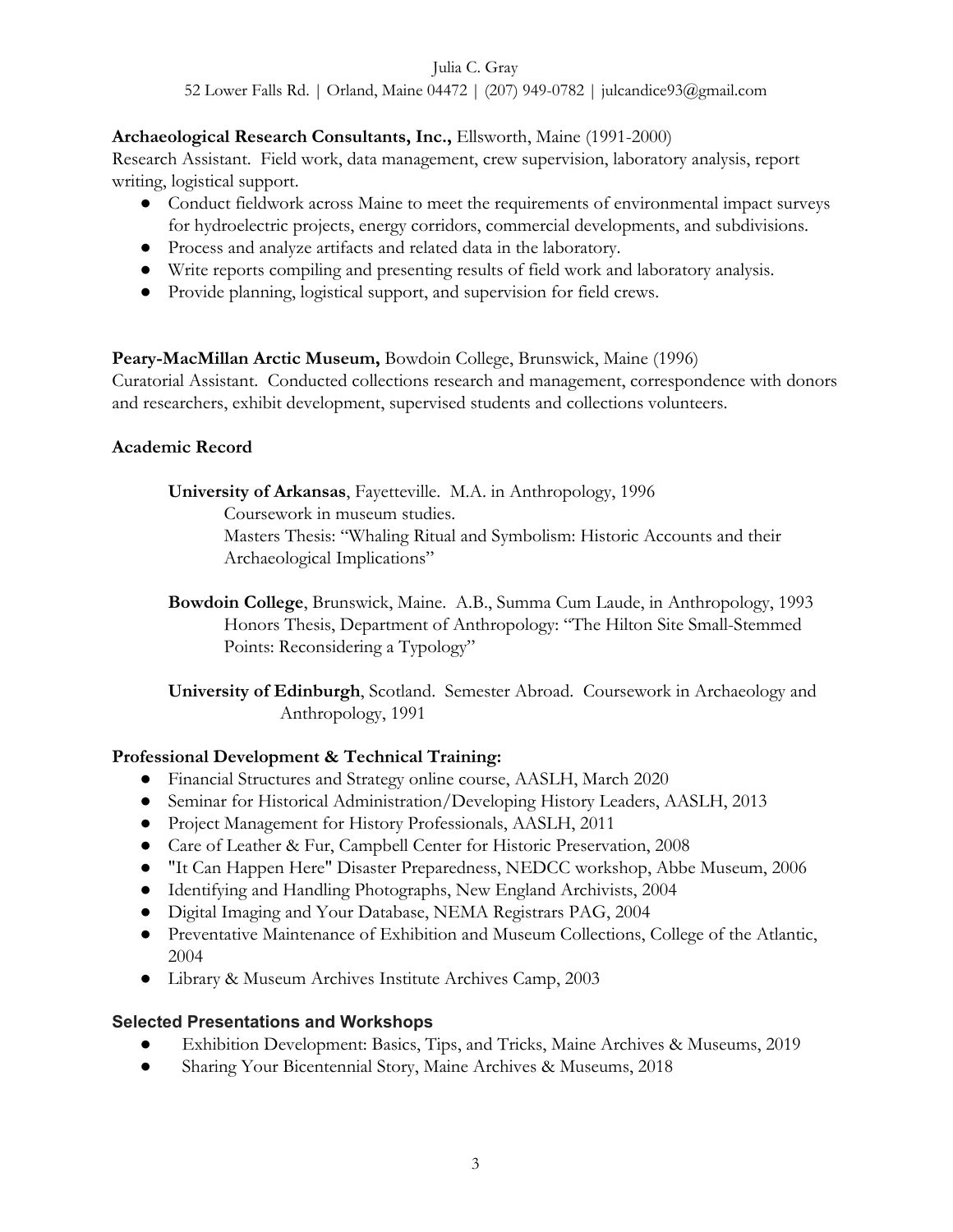52 Lower Falls Rd. | Orland, Maine 04472 | (207) 949-0782 | julcandice93@gmail.com

- Building Community, Trust and Relevance... Through Digital Storytelling, Maine Archives & Museums Conference, 2017
- Decolonizing Museums: Big Ideas and Practical Solutions for Interpreting Native American History and Culture at New England Museums and Historic Sites, NEMA, 2017
- Wabanaki Studies in Maine Classrooms: Resources and Tools, Maine Council on Social Studies, 2016
- Maine Cultural Emergency Resource Coalition, Maine Prepares EMA Conference 2014, Maine Archives & Museums 2015
- "But We've Always Done It That Way...": Leadership and Change, It's Not as Hard as it Sound, NEMA 2014
- Sustainable Preservation: Balancing Collections, Resources, and the Environment: The Abbe Museum's Sustaining Cultural Heritage Collections Planning Grant, AASLH 2011
- Collections Care Basics, Midcoast Museums & Historical Societies Spring Conference, April 2006
- Rehousing Collections, Maine Archives & Museums annual conference, October 2005

### **Volunteer Service:**

- Northeast Historic Film, trustee, 2018-present
- History Trust, Mount Desert Island, committee member, Technology & Access and Collections Care committees, 2018-present
- Mount Desert Island Historical Society, trustee, 2018-present; secretary, 2020; finance committee, 2020
- American Association for State & Local History, awards program state representative (2018-present), collections management software working group (2018)
- Orland Fire Department, Assistant Chief, member since 1998
- Hancock County Firefighters Association, President, 2013-2015

### **Grant Review Service**

- National Endowment for the Humanities, Sustaining Cultural Heritage Collections grant program, 2020 panel review
- Institute of Museum & Library Services, Museums for America grant program, 2020 field review
- Maine Arts Commission, Visual Arts Organizational grant program, 2019 panel review

### **Fire Service Leadership Training:**

- Command and Control of Incident Operations, National Fire Academy, Maryland, June 10-17, 2006
- Fire Officer I & II Academy, Maine Fire Training & Education, October 13-21, 2006
- Advanced Firefighter/Squad Boss, Acadia National Park, June 6, 2007
- Instructor Training Certification, Center for Domestic Preparedness, Alabama, December 2007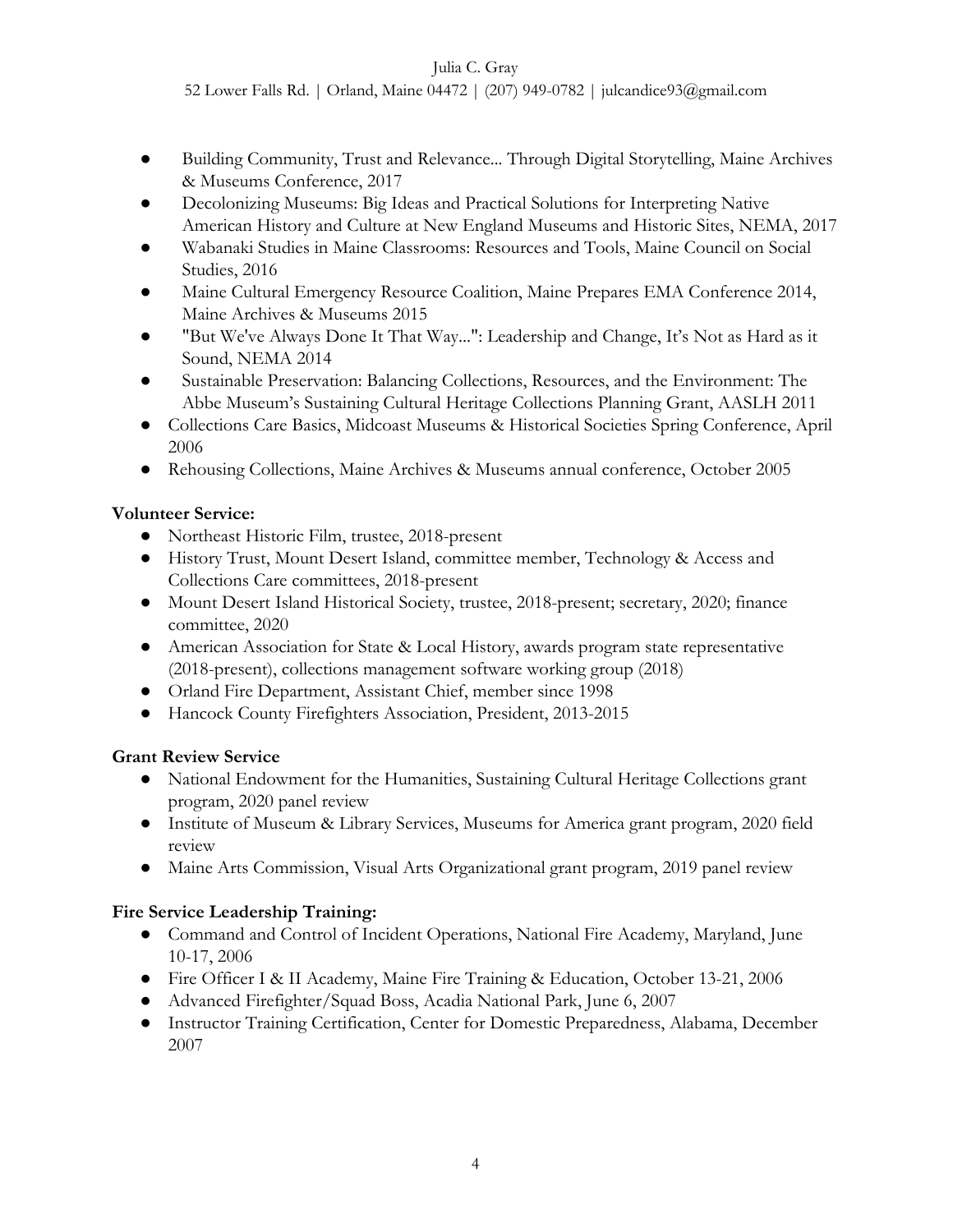52 Lower Falls Rd. | Orland, Maine 04472 | (207) 949-0782 | julcandice93@gmail.com

### **Professional Memberships**

- Maine Archives & Museums
- New England Museum Association
- American Association for State & Local History
- American Alliance of Museums
- Association of Tribal Archives, Libraries, and Museums

#### **Publications**

"John Snow's Postcard Basket: A Story of Wabanaki Presence and Persistence on Mount Desert Island," by Julia Gray, in **Chebacco: The Magazine of the Mount Desert Island Historical Society**, Volume XIX, 2018.

"People of the Dawnland: The Wabanaki and the Mount Desert Island Region before Colonization," by Julia Clark and George Neptune, Spring 2014 **Friends of Acadia Journal**

"The Abbe Museum: Seeking a Collaborative Future Through Decolonization," by Darren Ranco, Ph.D., and Julia Clark, in **Interpreting Native American History and Culture**, by Raney Bench, American Association for State and Local History Book Series, Rowman & Littlefield, 2014.

"Do We Really Want That Bust of Jesus, and What Should We Do with the Pump Organ in the Other Room? Or, Why You Want a Good Collections Management Policy," in **Small Museum Toolkit Book Six Stewardship: Collections and Historic Preservation**, edited by Cinnamon Catlin-Legutko and Stacy Klingler. AltaMira Press, 2011.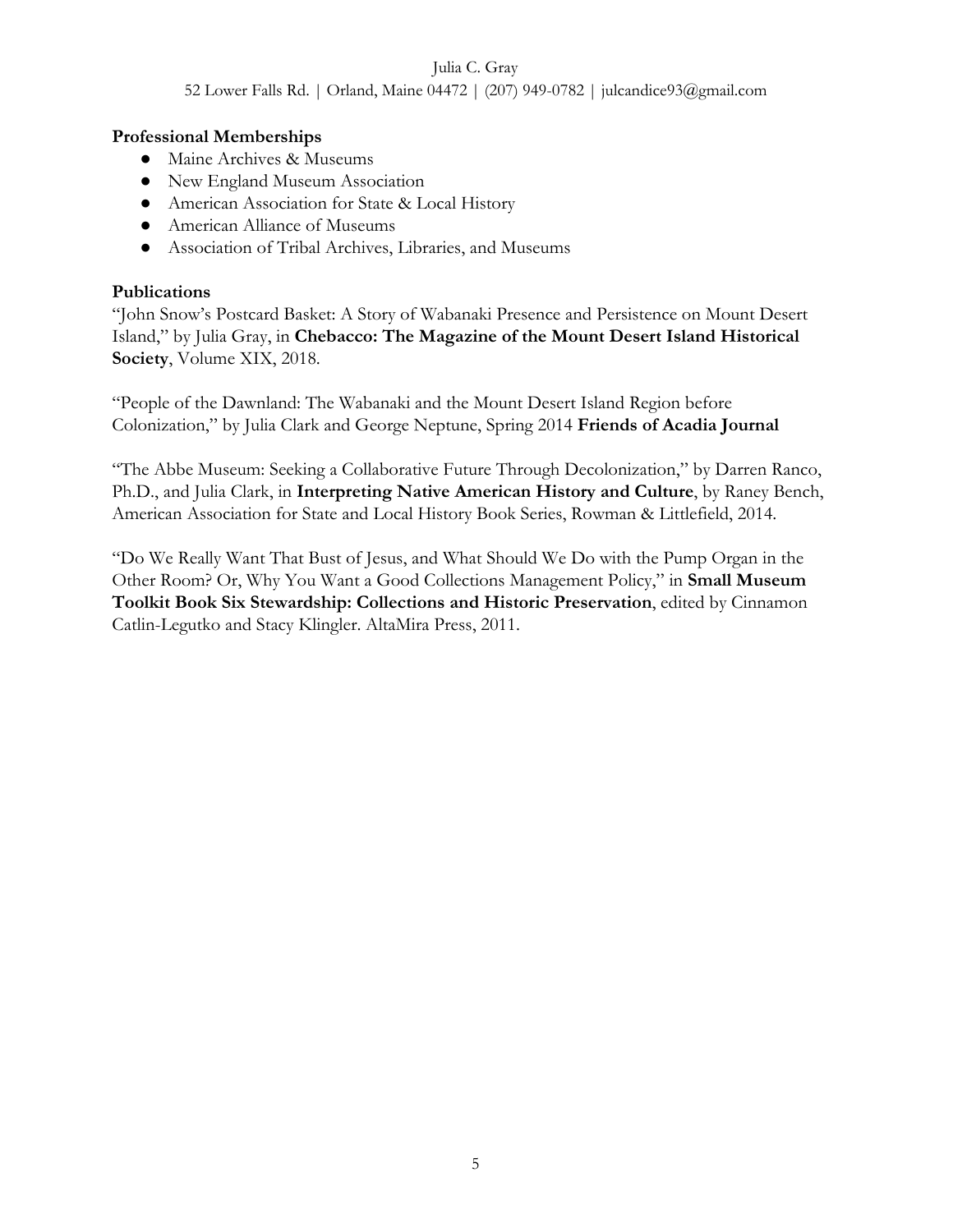52 Lower Falls Rd. | Orland, Maine 04472 | (207) 949-0782 | julcandice93@gmail.com

#### **Riverside Museum Solutions Recent Projects**

- **Exhibit and Collections Space Planning,** Southwest Harbor Historical Society, 2020. Working with the all-volunteer historical society to plan new exhibit hardware and updated collections storage space and furniture for the Manset building.
- **Cobscook Shores interpretive writer,** Butler Conservation Fund, 2019-2020. Researching, writing, and locating and selecting images for a series of interpretive panels for a private land trust on Cobscook Bay.
- **Decolonizing Collections Management and Access at the Abbe Museum,** 2019-2020. Project management for implementation of an NEH-funded project to apply TK Labels, using Mukurtu CMS for tribal collaboration, 2019-2020
- **Archaeological Advisory Committee Project Manager,** Abbe Museum and Acadia National Park, 2019-2020. Oversight, logistics, budgeting, and facilitation for in-person and virtual meetings with Wabanaki advisors, National Park Service personnel, and Abbe Museum staff to provide guidance for archaeological research, education, and collections management at the Abbe Museum and Acadia National Park.
- *Allagash Explorer* **guidebook interpretive writer,** Allagash Wilderness Waterway Foundation, 2019. Researching and writing interpretive text for a printed guidebook including cultural and natural history of the Allagash Wilderness Waterway.
- **Maine Olympians** and **Mountains of Maine traveling exhibits,** Ski Museum of Maine, 2019. Design and arrange fabrication of traveling banner versions of two exhibits.
- **Museum in the Streets,** Bucksport Historical Society and Main Street Bucksport, Ongoing. Research, write, and identify images for a series of historical panels in downtown Bucksport.
- **Collections Inventory project design,** Bucksport Historical Society, ongoing. Design an inventory project and provide training and quality control for the all-volunteer historical society.
- **Archives Planning Project,** Jessup Memorial Library, ongoing. Work with library staff, architects, and engineering consultants to refine the design of the archives and special collections space in the library's new addition.
- *A Gathering Place* **interpretive panels,** Maine Coast Heritage Trust Long Point Preserve, 2019. Collaborative content development, research, writing, graphic design work, and arrange for fabrication of three interpretive panels for a MCHT property in Machiasport.
- *Wiwenikan* **exhibit (contemporary Wabanaki art),** Colby College Museum of Art, 2019. Curatorial project manager, providing support for guest curators and museum's exhibitions manager, curatorial and community advisors, and primary point of contact for more than 30 contemporary Wabanaki artists.
- *Risk & Reward* **exhibit,** Islesford Historical Museum, 2019. Project management; research, writing, and image selection;, oversight of graphic designer and fabrication team.